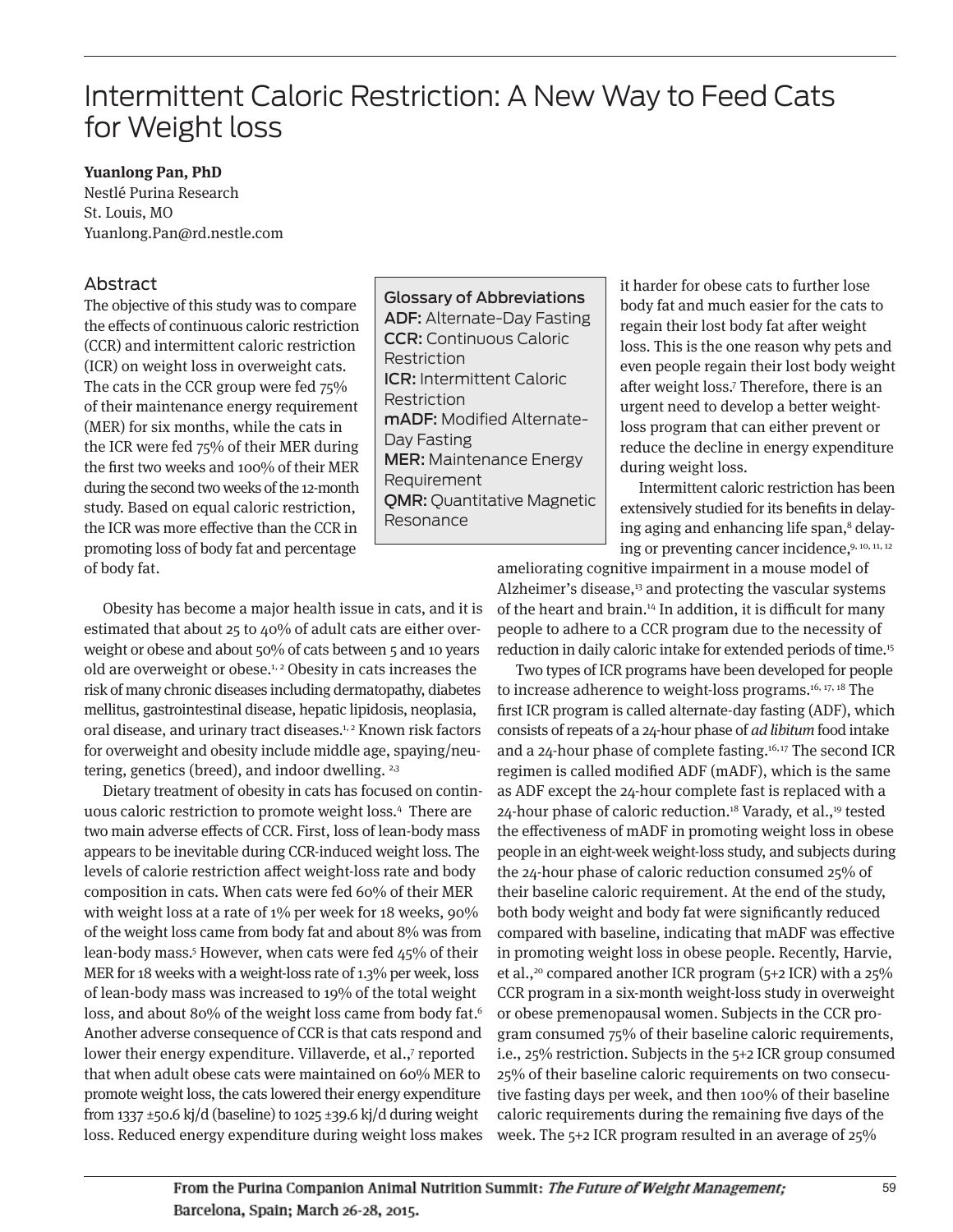caloric reduction per day. At the end of the study, subjects in both groups lost comparable amounts of body weight, indicating that both methods were equally effective in promoting weight loss in people.

The objective of this study was to compare the effect of an ICR weight-loss regimen with a traditional CCR weightloss program in overweight cats.

## Materials and Methods **Cats, Housing and Diet**

A total of 28 cats that had become obese/overweight naturally, with a body condition score (BCS) of 7 or over, were recruited into the study. The ages ranged between 2 and 12 (mean 7.9±0.6) years at the start of the study. The study protocol was approved by the Nestlé Purina PetCare Animal Care Committee and complied with the guidelines of the U.S. Department of Agriculture and with Nestlé Purina's animal welfare guidelines. The cats were housed either in individual condos or within groups, but were fed individually. Housing temperature ( $72 \pm 4$  oF) and humidity ( $50\% \pm 10\%$ ) were kept relatively constant by automated temperature control, continuous ventilation (12 air changes per hour), and a natural light/dark cycle of 14h:10h.

A high-protein, low-fat weight-loss diet was the only diet for all cats in this study (Table 1).

#### **Baseline MER and Body Composition and Group Allotment**

Each cat's baseline MER was estimated as 60 Kcals per kilogram of body weight, then adjusted based on the amount of weight gain or weight loss after one week of feeding, assuming that most of the weight change was fat. So, the adjusted

| <b>Table 1. Dietary Composition</b> |  |
|-------------------------------------|--|
| Nutrient composition (dry matter)   |  |
|                                     |  |
|                                     |  |
|                                     |  |
|                                     |  |
|                                     |  |
| Energy content                      |  |
|                                     |  |

baseline MER for cats with weight gain = the initial calculated MER - ( g of weight gain per day x7.92). The adjusted baseline MER for cats with weight loss = the initial calculated  $MER + (g \circ f \text{ weight loss per day x7.92}).$ 

After the MER for each cat was determined, the body composition of the cats was determined by quantitative magnetic resonance (QMR) technology.<sup>21</sup> The cats were then allotted into two groups (CCR and ICR groups) using restricted randomization, balanced for MER, percentage of body fat, BCS, and body weight, with 14 cats per group (Table 2).

#### **Feeding Protocol and Key Measurements**

The cats had free access to water at all times. The cats in the CCR group were fed 75% of their baseline MER for six months. The cats in the ICR group were fed 75% of their baseline MER during the first half of each month and then 100% of their baseline MER during the second half of the month for 12 months. Any cats that reached ideal BCS (5 of 9) were removed from the weight-loss study. The study was terminated when all the cats reached ideal BCS or at the end of six months for the CCR group and 12 months for the ICR group. The attending veterinarian, who was blinded regarding treatment group assignments, made the decision whether cats had reached ideal BCS. This was the end point of the study. In addition to baseline measurements, study measures included daily food intake, weekly body weight, biweekly BCS, bimonthly CBC, bimonthly blood serum chemistry panel, and monthly body composition measured by QMR.<sup>21</sup>

### **Statistical Analysis**

Restricted randomization was used to achieve balance in baseline MER, body weight, percentage body fat and BCS between groups. Linear mixed model (PROC MIXED) was used to evaluate the effects of treatment group, time and group by time interactions. The results were compared based on equal caloric restriction (one month of caloric restriction in the cats of CCR = two months of caloric restriction in the cats of ICR group), for example, the results of CCR at month one were compared with the results of ICR at month two, and CCR at month six with ICR at month 12. The month used in the results and discussion was the actual month of CCR. The

| Table 2. MER (food intake), Body Weight, % Body Fat, and BCS at Baseline* |  |  |  |
|---------------------------------------------------------------------------|--|--|--|
|                                                                           |  |  |  |

|                          | <b>CCR</b> |            | <b>ICR</b> |            |
|--------------------------|------------|------------|------------|------------|
|                          | Mean       | <b>SEM</b> | Mean       | <b>SEM</b> |
| MER (food intake, g/day) | 74.14      | 3.63       | 73.29      | 3.14       |
| Body weight (kg)         | 6.00       | 0.13       | 5.80       | 0.18       |
| $%$ body fat $(%$        | 33.88      | 1.82       | 32.89      | 34،،       |
| <b>BCS</b>               | 7.50       | 0.17       | 7.43       | 0.14       |

CCR = continuous caloric restriction; ICR = intermittent caloric restriction  $*$  n=14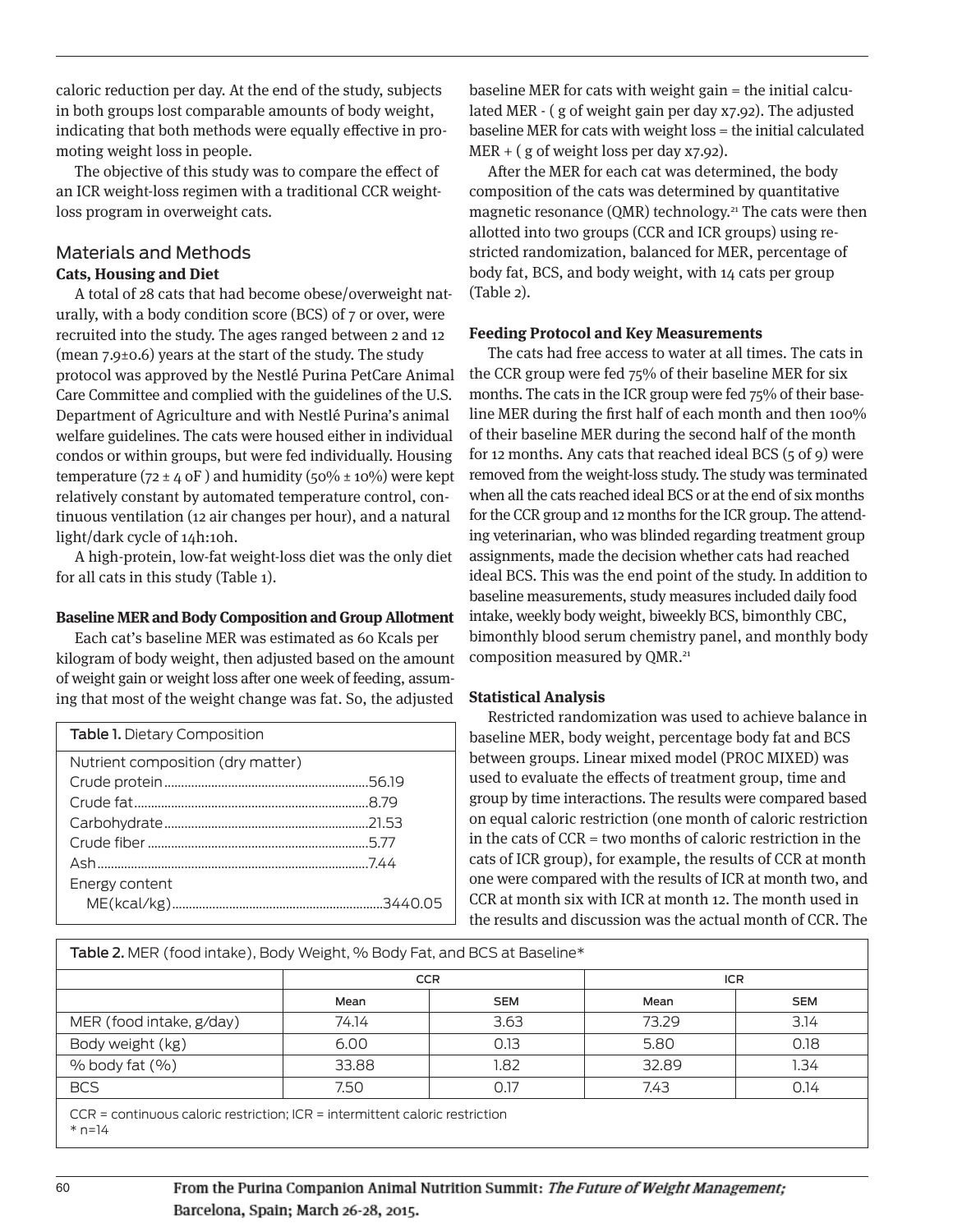rates of percentage of body-weight loss and percentage of body-fat loss were analyzed based on both monthly measurements and equal caloric restriction. Three cats in the ICR group became self-limiting and didn't eat all the foods during the study, and the food intake pattern of these three cats did not fit into ICR food intake pattern. We decided not to include the data of these three cats in statistical analyses. We also reanalyzed the baseline data without these cats, and there was no significant difference in any of the baseline parameters (data not shown).

#### Results

#### **Effects of the CCR and ICR on Weight-Loss Progression Based on Equal Caloric Restriction**

By the end of the study, 9 of 14 (64.29%) cats in the CCR group failed to reach ideal BCS, while only 2 of 11 (18.18%) cats in the ICR group failed to reach the ideal BCS (Table 3). Therefore, only 5 of 14 cats (35.71%) in the CCR group completed the weight-loss study successfully, while 9 of 11 cats (81.82%) in the ICR group were successful at the end of the weight-loss study.

|             | <b>Table 3.</b> Effects of CCR and ICR on the Progression of<br>Weight Loss in Overweight Cats                                                           |       |                        |
|-------------|----------------------------------------------------------------------------------------------------------------------------------------------------------|-------|------------------------|
|             | <b>CCR</b>                                                                                                                                               |       | <b>ICR</b>             |
| Month       | Cats still on test (n)                                                                                                                                   | Month | Cats still on test (n) |
| Ω           | 100% (14)                                                                                                                                                | Ω     | $100\%$ (11)           |
| 1           | 100% (14)                                                                                                                                                | 2     | 100% (11)              |
| 2           | 100% (14)                                                                                                                                                | 4     | 90.91% (10)            |
| 3           | 92.86% (13)                                                                                                                                              | 6     | 54.55% (6)             |
| 4           | 78.57% (11)                                                                                                                                              | 8     | 54.55% (6)             |
| 5           | 64.29% (9)                                                                                                                                               | 10    | 27.27% (3)             |
| б           | 64.29% (9)                                                                                                                                               | 12    | $18.18\%$ (2)          |
| restriction | $CCR = continuous caloric restriction; ICR = intermittent caloric$<br>n= number of cats with BCS higher than 5 and remaining in<br>the weight loss study |       |                        |

## **Effects on Body Weight and Body Composition Based on Equal Caloric Restriction**

Cats in both groups lost comparable amounts of body weight during the study (Table 4) and maintained lean-body mass equally well (Table 5). Cats in both groups had comparable amounts of body fat at baseline and during the first two months of weight loss. Body fat of the cats in the ICR group became significantly lower from month three to month six compared to that of cats in the CCR group (Table 6). Similarly, cats in both groups had comparable percentage of body fat at baseline and during the first three months of weight loss, and percentage of body fat of cats in the ICR group became significantly lower than those in the CCR group from month four to month six (Table 7).

## **Effects on the Rates of Percentage of Body-Weight Loss and Percentage of Body-Fat Loss**

When the rates of loss were calculated based on monthly measurements, there were no significant differences in the rates of percentage of body-weight loss or percentage of body-fat loss (Table 8), even though cats in the ICR group were fed 75% of their baseline MER only during the first half of the month. When the rates were calculated based on equal caloric restriction (one month in CCR = two months in ICR), the cats in the ICR group had a significantly higher rate of percentage of body-fat loss than the cats in the CCR group.

## **Discussion**

The objective of this study was to evaluate the effects the CCR and ICR on weight loss and body composition in overweight cats. When the results were compared based on equal caloric restriction, the cats in the ICR groups appeared to lose body fat and percentage of body fat easier than the cats in the CCR groups. By the end of the third month of weight loss, almost 46% of the cats in the ICR group reached BCS of 5, compared with only 7% cats in the CCR group. At the end of the study, only 18% cats in the ICR group failed to reach the ideal BCS of 5, while 64% of the cats in the CCR group failed

|       | <b>Table 4.</b> Effects of CCR and ICR on Body Weight (kg)                     |            |       |            |            |         |
|-------|--------------------------------------------------------------------------------|------------|-------|------------|------------|---------|
|       | <b>CCR</b>                                                                     |            |       | <b>ICR</b> |            |         |
| Month | Mean (n)                                                                       | <b>SEM</b> | Month | Mean (n)   | <b>SEM</b> | p-value |
|       | 6.01(14)                                                                       | 0.18       | 0     | 5.95(11)   | 0.20       | 0.8282  |
|       | 5.65(14)                                                                       | 0.18       | 2     | 5.35(11)   | 0.20       | 0.2872  |
|       | 5.37(14)                                                                       | 0.18       | 4     | 5.16(10)   | 0.20       | 0.4489  |
| 3     | 5.23(13)                                                                       | 0.18       | 6     | 4.92(6)    | 0.21       | 0.2682  |
| 4     | 5.09(11)                                                                       | 0.18       | 8     | 4.76(6)    | 0.21       | 0.2428  |
| 5     | 4.93(9)                                                                        | 0.18       | 10    | 4.55(3)    | 0.24       | 0.1940  |
| 6     | 4.81(9)                                                                        | 0.19       | 12    | 4.45(2)    | 0.24       | 0.2374  |
|       | $CCR =$ continuous caloric restriction; ICR = intermittent caloric restriction |            |       |            |            |         |

\* n=number of cats with BCS higher than 5 remaining in the weight-loss study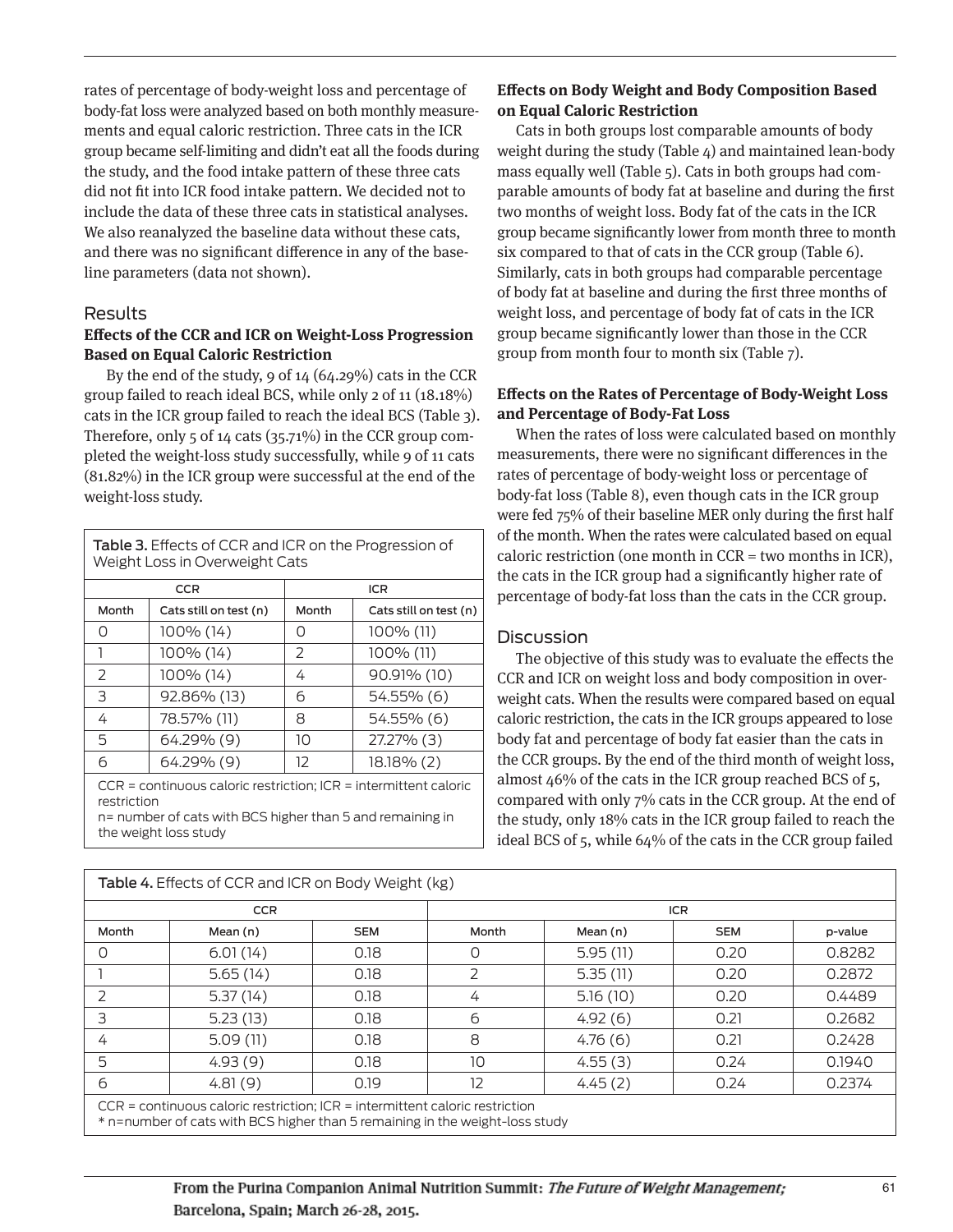| Table 5. Effects of CCR and ICR on Lean Body Mass (kg) |            |            |            |          |            |         |
|--------------------------------------------------------|------------|------------|------------|----------|------------|---------|
|                                                        | <b>CCR</b> |            | <b>ICR</b> |          |            |         |
| Month                                                  | Mean (n)   | <b>SEM</b> | Month      | Mean (n) | <b>SEM</b> | p-value |
| O                                                      | 3.32(14)   | 0.13       | 0          | 3.44(11) | 0.14       | 0.5289  |
|                                                        | 3.29(14)   | 0.13       | 2          | 3.56(11) | 0.14       | 0.1671  |
|                                                        | 3.46(14)   | 0.13       | 4          | 3.55(10) | 0.14       | 0.6402  |
| 3                                                      | 3.41(13)   | 0.13       | 6          | 3.46(6)  | 0.14       | 0.8103  |
| 4                                                      | 3.41(11)   | 0.13       | 8          | 3.52(6)  | 0.14       | 0.5653  |
| 5                                                      | 3.32(9)    | 0.13       | 10         | 3.42(3)  | 0.15       | 0.6130  |
| 6                                                      | 3.28(9)    | 0.13       | 12         | 3.45(2)  | 0.16       | 0.4187  |
|                                                        |            |            |            |          |            |         |

CCR = continuous caloric restriction; ICR = intermittent caloric restriction

n= number of cats with BCS higher than 5 and remaining in the weight loss study

| Table 6. Effects of CCR and ICR on Body Fat (kg) |           |            |       |          |            |         |
|--------------------------------------------------|-----------|------------|-------|----------|------------|---------|
| <b>CCR</b>                                       |           |            |       |          | <b>ICR</b> |         |
| Month                                            | Mean (n)  | <b>SEM</b> | Month | Mean (n) | <b>SEM</b> | p-value |
| 0                                                | 2.04(14)  | 0.13       | 0     | 1.88(11) | 0.15       | 0.4051  |
|                                                  | 1.79 (14) | 0.13       | 2     | 1.42(11) | 0.15       | 0.0761  |
|                                                  | 1.60 (14) | 0.13       | 4     | 1.27(10) | 0.15       | 0.1100  |
| 3                                                | 1.49 (13) | 0.13       | 6     | 1.07(6)  | 0.15       | 0.0434  |
| 4                                                | 1.38 (11) | 0.13       | 8     | 0.92(6)  | 0.15       | 0.0294  |
| 5                                                | 1.27(9)   | 0.13       | 10    | 0.74(3)  | 0.16       | 0.0176  |
| 6                                                | 1.16(9)   | 0.14       | 12    | 0.62(2)  | 0.17       | 0.0179  |
|                                                  |           |            |       |          |            |         |

CCR = continuous caloric restriction; ICR = intermittent caloric restriction

n= number of cats with BCS higher than 5 and remaining in the weight loss study

|               | Table 7. Effects of CCR and ICR on % Body Fat (%)                              |            |            |            |            |         |
|---------------|--------------------------------------------------------------------------------|------------|------------|------------|------------|---------|
| <b>CCR</b>    |                                                                                |            | <b>ICR</b> |            |            |         |
| Month         | Mean (n)                                                                       | <b>SEM</b> | Month      | Mean (n)   | <b>SEM</b> | p-value |
|               | 33.82 (14)                                                                     | 2.26       | O          | 31.82(11)  | 2.54       | 0.5600  |
|               | 31.33(14)                                                                      | 2.26       | 2          | 26.67 (11) | 2.54       | 0.1815  |
| $\mathcal{L}$ | 29.41 (14)                                                                     | 2.26       | 4          | 24.70 (10) | 2.55       | 0.1771  |
| 3             | 28.03 (13)                                                                     | 2.26       | 6          | 21.69(6)   | 2.57       | 0.0742  |
| 4             | 26.60 (11)                                                                     | 2.26       | 8          | 19.09(6)   | 2.60       | 0.0374  |
| 5             | 24.92 (9)                                                                      | 2.26       | 10         | 16.08 (3)  | 2.62       | 0.0162  |
| 6             | 23.28(9)                                                                       | 2.27       | 12         | 14.27(2)   | 2.66       | 0.0149  |
|               | $CCR = continuous caloric restriction: ICR = intermittent caloric restriction$ |            |            |            |            |         |

n= number of cats with BCS higher than 5 and remaining in the weight loss study

| <b>CCR</b>    |                                                       |            |                                                                 | <b>ICR</b> |         |  |  |
|---------------|-------------------------------------------------------|------------|-----------------------------------------------------------------|------------|---------|--|--|
|               | Mean (n)                                              | <b>SEM</b> | Mean (n)                                                        | <b>SEM</b> | p-value |  |  |
|               | The Loss Rate (% loss/month) based on monthly results |            |                                                                 |            |         |  |  |
| % BW loss/m   | 3.88(14)                                              | 0.47       | 2.73(11)                                                        | 0.36       | 0.2105  |  |  |
| $%$ BF loss/m | 1.95(14)                                              | 0.32       | 1.78 (11)                                                       | 0.26       | 0.8923  |  |  |
|               |                                                       |            | The Loss Rate (% loss/month) based on equal caloric restriction |            |         |  |  |
| % BW loss/m   | 3.88(14)                                              | 0.47       | 5.46(11)                                                        | 0.73       | 0.0791  |  |  |
| $%$ BF loss/m | 1.95(14)                                              | 0.32       | 3.56(11)                                                        | 0.52       | 0.0457  |  |  |

BW = body weight;  $BF = body$  fat n= number of cats in the weight loss study

## From the Purina Companion Animal Nutrition Summit: The Future of Weight Management; Barcelona, Spain; March 26-28, 2015.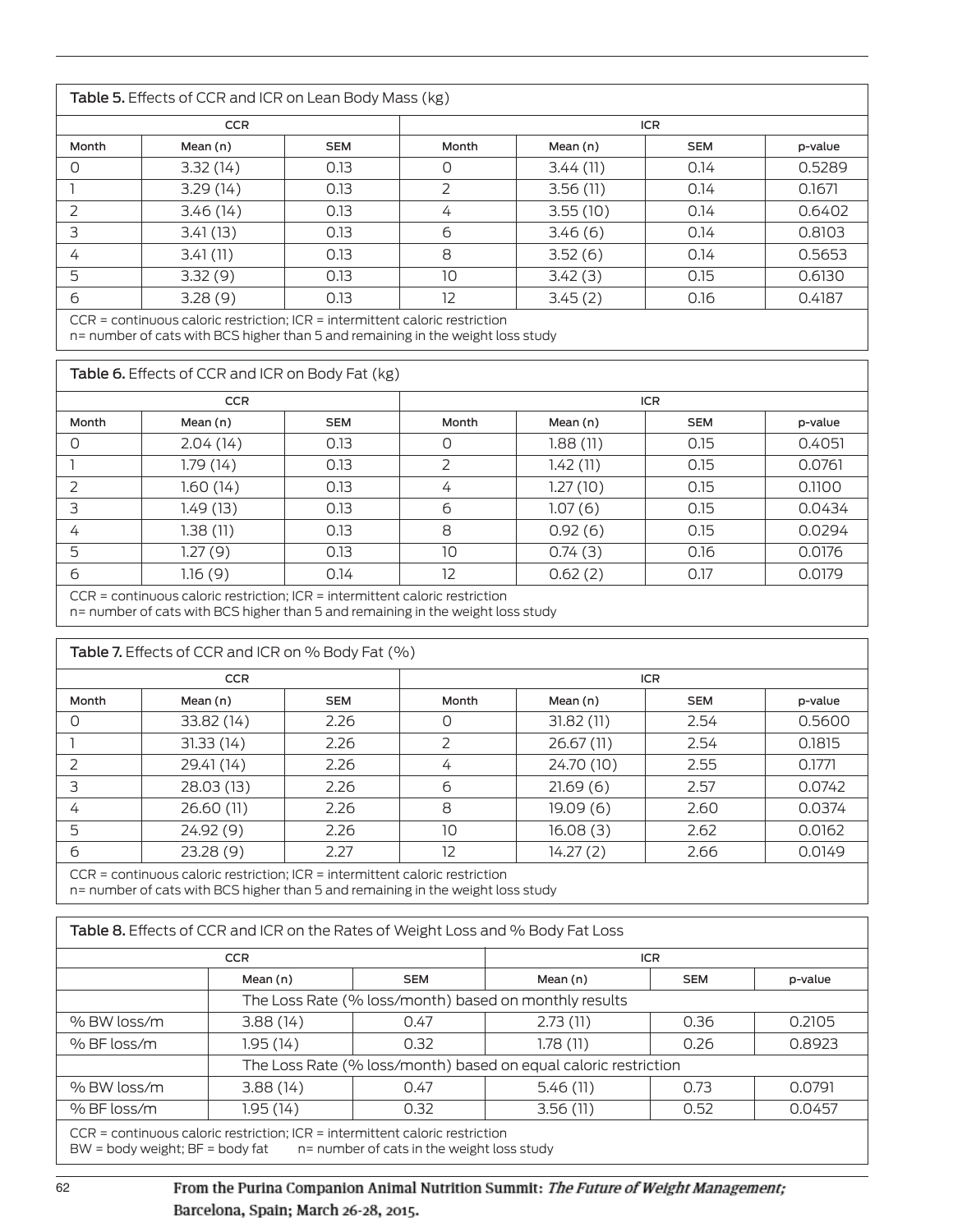to reach BCS of 5. These data indicated that the ICR regimen was much better than the CCR regimen in promoting bodyfat loss in overweight cats.

The cats were removed from the study whenever their BCS was reduced to 5, therefore, the amount of time each cat stayed in the weight-loss study varied. The rates of percentage of body-weight loss and body-fat loss were then calculated based on actual time on the study. When the results were calculated based on equal caloric restriction, the cats in the ICR group had a significantly higher rate of percentage of body-fat loss than the cats in the CCR group. The rate of percentage of body-weight loss was marginally significant (p=0.0791) between the two groups with the cats in the ICR group having a higher rate. But when the results were calculated based on monthly measurements, the rates of both percentage of body-weight loss and percentage of body-fat loss were not significantly different between the two weightloss regimens. This is very interesting because within each month, the cats in the ICR group were fed 75% of their baseline MER only during the first half of the month, while the cats in the CCR group were fed 75% of their baseline MER during the whole month. Since the cats in both groups ate the same diet, comparable monthly weight loss and body-fat loss suggest that the cats in the ICR may maintain higher energy expenditure during the whole weight-loss study. This is in contrast to previous research that showed cats fed traditional CCR to induce weight loss lowered their energy expenditure resulting in stalled progression of their body-weight loss.7

When the results were compared based on equal caloric restriction, cats in both groups lost comparable amounts of body weight. This observation is consistent with the human study that showed that 5+2 ICR was as effective as CCR with same caloric restriction in promoting weight loss in overweight and obese subjects.<sup>20</sup> Some loss of lean-body mass has been shown to be expected in cats during weight loss.<sup>5</sup> Surprisingly, the high-protein weight-loss diet used in this weight-loss study completely prevented loss of lean-body mass of the cats in both CCR and ICR groups.

The results from body composition changes showed that the cats in both groups lost similar amounts of body fat during the first two months of the weight-loss study, and then cats in the ICR group lost significantly more body fat than cats in the CCR group from the third month to the end of the study. Similar results were observed in the changes of percentage of body fat. These data indicated that the cats in the CCR group responded to reduced caloric intake by mobilizing body fat initially and then started to lower their daily energy expenditure to slow down the loss of body fat. This is consistent with the adverse consequence of CCR.7

In summary, the ICR regimen was more effective than the CCR regimen in promoting body-fat loss and may be able to sustain higher energy expenditure in the cats during the weight loss.

# Acknowledgements

The authors wish to thank Wendell Kerr, Dr. Johnny Li and Xuemei Si for statistical analysis and Charles Zuptich, Mark Miller and James Ambrose for organizing and conducting the feeding trial at the Nestlé Purina Pet Care Center.

## References

1. Laflamme DP. Companion Symposium: Obesity in Dogs and Cats: What Is Wrong With Being Fat? J Anim Sci. 2012; 90:1653-1662.

2. Lund EM, Armstrong PJ, Kirk CA, et al. Prevalence and Risk Factors for Obesity in Adult Cats from Private U.S. Veterinary Practices. Intern J Appl Res Vet M. 2005;3:88-96.

3. German AJ. The Growing Problem of Obesity in Dogs and Cats. J Nutr. 2006;136:1940S-1946S.

4. Butterwick RF, Hawthorne AJ. Advances in Dietary Management of Obesity in Dogs and Cats. J Nutr. 1998;128:2771S-2775S.

5. Butterwick RF, Markwell PJ. Body Composition Changes in Cats During Weight Reduction by Controlled Caloric Restriction. Vet Rec. 1996;138:354-357.

6. Butterwick RF, Watson TDG, Markwell PJ. The Effect of Different Levels of Energy Restriction on Body Weight and Composition in Obese Cats. J Vet Intern Med. 1995;9:138.

7. Villaverde C, Ramsey JJ, Green AS, et al. Energy Restriction Results in a Mass-Adjusted Decrease in Energy Expenditure in Cats That Is Maintained After Weight Regain. J Nutr. 2008; 138:856-860.

8. Sogawa H, Kubo C. Influence of Short-Term Repeated Fasting on the Longevity of Female (NZB x NZW)F1 Mice. Mech Ageing Dev. 2000;115:61–71.

9. Cleary MP, Jacobson MK, Phillips FC, et al. Weight-Cycling Decreases Incidence and Increases Latency of Mammary Tumors to a Greater Extent Than Does Chronic Caloric Restriction in Mouse Mammary Tumor Virustransforming Growth Factor-Alpha Female Mice. Cancer Epidem Biomark. 2002; 11:836-843.

10. Berrigan D, Perkins SN, Haines DC, et al. Adult-Onset Calorie Restriction and Fasting Delay Spontaneous Tumorigenesis in p53-Deficient Mice. Carcinogenesis. 2002;23:817-822.

11. Bonorden MJ, Rogozina OP, Kluczny CM, et al. Cross-Sectional Analysis of Intermittent Versus Chronic Caloric Restriction in the TRAMP Mouse. Prostate. 2009;69:317-326.